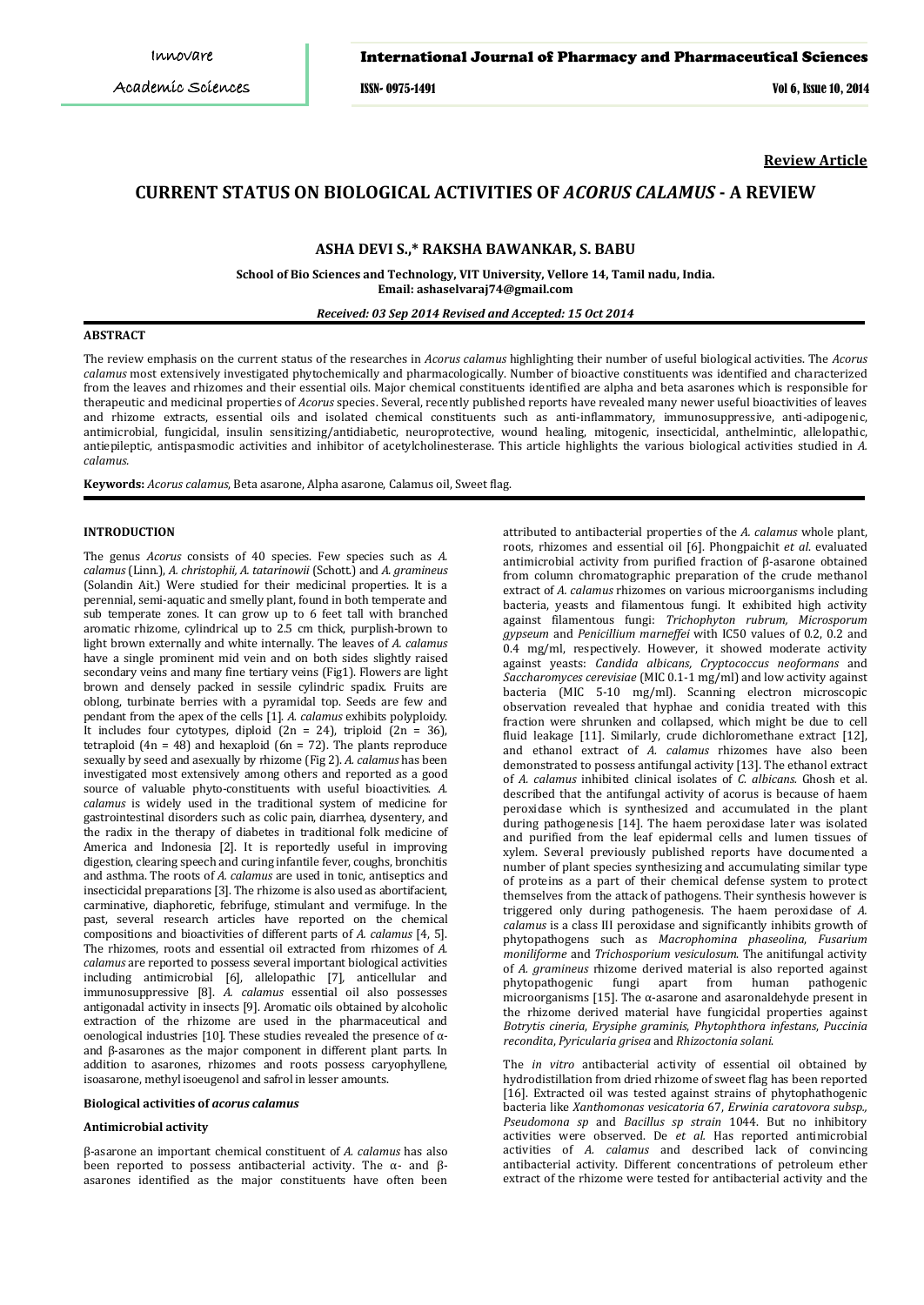maximum activity was observed at 2000 mg which is the highest concentration tested beyond which the inhibition zone did not increase [17]. Among the four types of bacteria tested, high inhibition zone was observed on *P. aeruginosa* (1.62 cm) followed by *S. aureus* (1.62 cm). *E. coli* and *B. subtilis* show smaller zone of inhibition (1.34 and 1.04 cm, respectively). MIC test shows that the minimum inhibition concentration is 0.25 mg/ml for *P. aeruginosa*, *S. aureus*, *B. subtilis*, and 0.5 mg/ml for *E. coli* [18]. Antimicrobial activity of *A. calamus* rhizome and leaf extracts prepared using different solvents (petroleum ether, chloroform, hexane and ethyl acetate) was evaluated. Extracts obtained with ethyl acetate among others were found to be highly effective. Rhizomes and leaf ethyl acetate extracts exhibited pronounced antifungal activity. In addition, authentic alpha and beta asarone were also tested for their antimicrobial potential. Both alpha and beta asarone exhibited very strong antimicrobial activities against the fungi and yeasts than those of rhizome and leaf extracts. The study clearly suggested that *A. calamus* rhizomes and leaves possess active principle namely alpha and beta asarones which is believed to be responsible for their antimicrobial activities [19].

#### **Anthelmintic activity**

The synergistic anthelmintic activity of *A. calamus* and *Vitex negundo* was studied by Merekar *et al.* The study showed that the ethanolic extract of *A. calamus* rhizomes and root part of *V. negundo* exhibited dose dependent anthelmintic activity against earthworms. Also the synergistic anthelmintic activity of *A. calamus* and *V. negundo* is significantly more than the individual activity of both the plants. The results concluded that the combination of *A. calamus* with *V. negundo* is more potent than individual drug for its anthelmintic action, which will be beneficial to reduce dose and any possible toxicity of the herbal drugs and will be more suitable for formulation of suitable dosage form [20]. An experiment to test the anthelmintic activity was carried out in our laboratory. The study was done to evaluate the anthelmintic activity of rhizome extract of *A. calamus* and to compare the activity with commercial beta and alpha asarone in earthworms. Different concentrations of beta and alpha asarone (1-5 mg/mL) and rhizome extract (2-10 mg/mL) were studied. The evaluation parameters involved the determination of time of paralysis and time of death of the worms. The results were dose dependent and higher activity was observed in beta asarone at 5 mg/mL concentration compared to alpha asarone and rhizome extract [21].



**Fig. 1:** *A. calamus* **whole plant**



**Fig. 2:** *A. calamus* **rhizome**

## **Antioxidant properties of** *A. calamus*

In the past few years, there has been much attention on the antioxidant properties of medicinal plants to minimize the harmful effects of free radicals. Several reports on protective effect of *A. calamus* on free radical scavenging have been published. A recent study has revealed antioxidant activities of methanolic extract of *A. calamus* leaves and rhizomes [22]. *A. calamus* was also found to be useful in scavenging excess production of oxygen free radicals due to continuous exposure to loud noise which pose a serious health problem [23]. Hazra *et al.* have demonstrated inhibitory role of *A. calamus* in ferric chloride-induced epileptogenesis in rat. *A. calamus* also possesses the ability of preventing the development of FeCl(III) induced epileptogenesis by modulating antioxidant enzymes which in turn exhibit the potentiality of *A. calamus* to be developed as an effective anti-epileptic drug [24]. *A. calamus* has protective roles against radiation induced DNA and membrane damage in murine cells and human peripheral blood leukocytes [25]. The degree of lipid peroxidation caused is used as criteria to study membrane damage due to radiation exposure. Thiobarbituric acid reacting substances (TBARS) are often implicated in measurement of lipid peroxidation. *In vitro* DNA damage is measured by assessing the radiation induced relaxation of supercoiled plasmid DNA (pBR322). Alkaline single cell gel electrophoresis or comet assay are used to monitor any damage to cellular DNA induced by γ-radiation [26]. The capability of scavenging free radicals by *A. calamus* extracts has been suggested for its radioprotective effects. In another study, the steam volatile fraction of the roots and rhizomes of *A. calamus* were used to prolong the sleeping time of mice along with pentobarbital, hexobarbital and ethanol. It also helps to reduce the body temperature of mice. The maximum reduction of body temperature and the potentiation of the hypnotic activity are observed 1 h after its administration. It exacerbates tonic seizures provoked by convulsive doses of Metrazol in rats and potentiates of the action of reserpine in reducing amphetamine toxicity in aggregated mice [27].

#### **Anti-inflammatory activity**

Hyeri *et al.* reported the anti-inflammatory activity of *A. calamus* leaf extract with given emphasis to the mechanism of action on human keratinocyte HaCaT cells. The HaCaT cells were treated with chemicals like polyinosinic, polycytidylic acid and peptidoglycan to induce the inflammatory reactions. RT-PCR, ELISA assay, immunoblotting and immunofluorescence staining were used for the assessment of anti-inflammatory activity of the extract. HaCaT cells induced the pro-inflammatory cytokines like interleukin-8 (IL-8) and/or interleukin-6 (IL-6) expressions after treatment with polyinosinic, polycytidylic acid or peptidoglycan. However, leaf extract inhibited the expression of IL-8 and IL-6 RNA and protein levels and attenuated the activation of NF-kB (Nuclear Factor-KappaB) and IRF3 (Interferon regulatory factor 3) after polyinosinic and polycytidylic acid treatment. Extract also inhibited expression of IL-8 and activation of NF-kB following peptidoglycan induction. From the result it is concluded that *A. calamus* leaf extract inhibits the production of pro-inflammatory cytokines through multiple mechanisms [28].

#### **Antimalarial analogues from β-asarone**

The antimalarial structure activity relationship of a series of methoxylated chalcones (A-CH=CH-CO-B) against *Plasmodium falciparum* (3D7 strain) using fluorescence-based SYBR Green assay has been reported by Kumar *et al.* The study has revealed that electron releasing methoxy groups on ring A and electron withdrawing groups on ring B increases antimalarial potency where as the positional interchange of these groups causes a decrease. In particular, 2, 4, 5-trimethoxy substitution pattern at ring A provided potent analogues which were easily derived from abundantly available natural β-asarone rich *A. calamus* oil [29].

#### **Immunosuppressive activity**

In the past and recent time plants and their, products have been extensively investigated for possible immunomodulatory and anticellular properties. Modulation of immune response to alleviate disease has been of interest since long. Mehrotra *et al.* have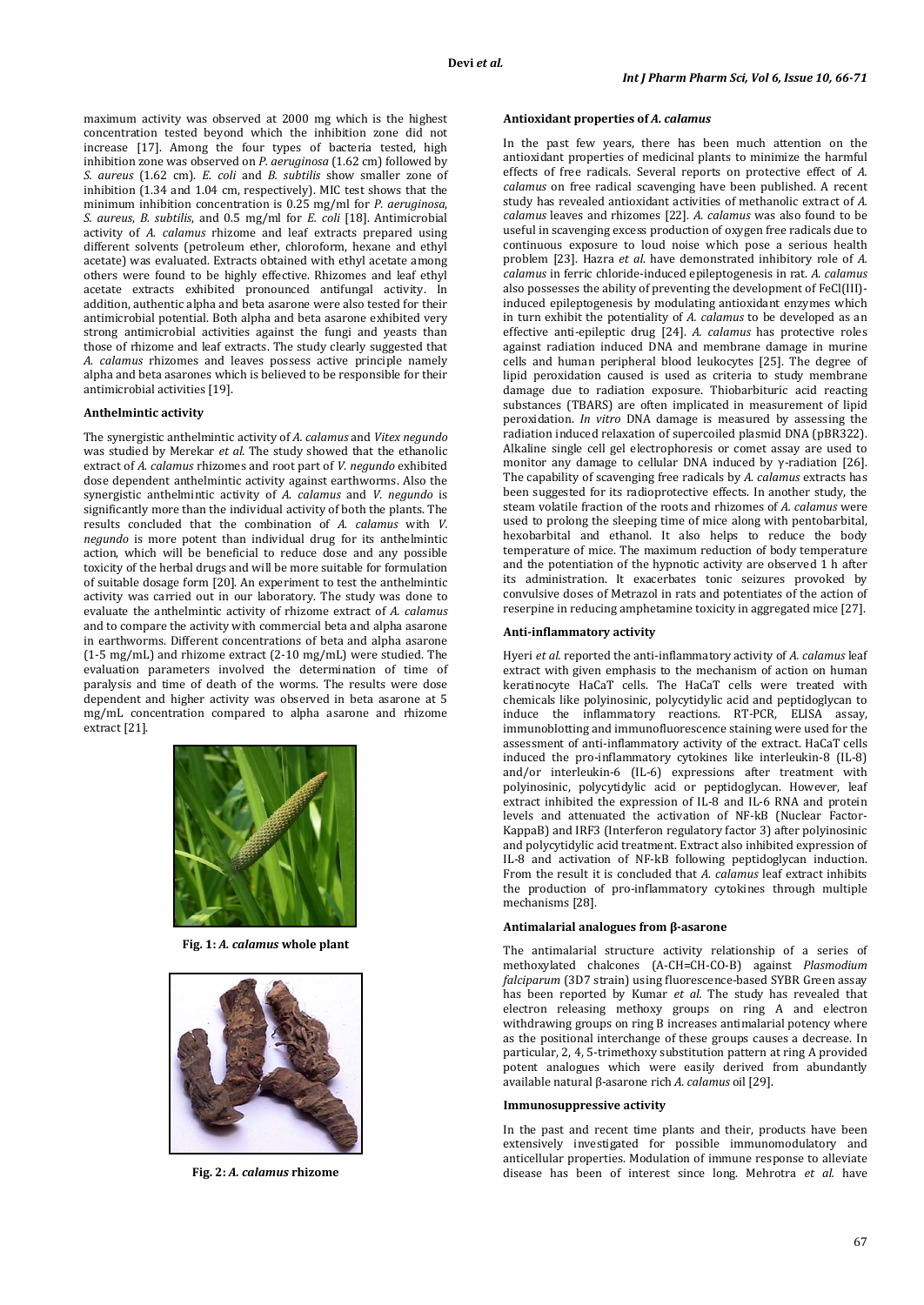evaluated the anticellular and immunomodulatory properties of ethanolic extract of *A. calamus* rhizome. The ethanolic extract inhibited proliferation of mitogen (phytohaemagglutinin; PHA) and antigen (purified protein derivative; PPD) stimulated human peripheral blood mononuclear cells (PBMCs) [30]. In another study, a pectic polysaccharide with D-galacturonic acid as major content was isolated from the rhizomes of *A. calamus*. Structural analysis of pectic polysaccharide with NMR spectroscopy predicted that it contains the regions of a linear 1,  $4-\alpha$ -D-galactopyranosyluronan which represents a major component of the macromolecule and considerable amount of galacturonic acid residues was not methoxylated. This pectic polysaccharide from *A. calamus* in low concentrations was able to stimulate *In vitro* IL-12 and nitric oxide production by murine macrophages. It also induced TNF-α secretion by human peripheral blood mononuclear cells, reduced arginase activity but did not affect IL-10 secretion by murine macrophages or human peripheral blood mononuclear cells. In addition, the polysaccharide promoted *in vivo* Th1 immune response in mice which were immunized with sheep red blood cells (DTH and quantity of plaque-forming cells) and down regulated serum level of IgG1 and IgЕ during Th2-dependent immune response induced by ovalbumin. The polysaccaride increased Th1-induced edema and suppressed Th2-induced paw swelling in adoptive systems. Thus, the pectic polysaccharide from *A. calamus* represents a promising immunomodulating agent that stimulates M1-polarized macrophages and promotes Th1-oriented adaptive immune response. The polysaccharide can be used for the treatment of infectious**,** oncological diseases or for IgE-mediated disorders [31].

### **Antidiarrhoeal activity**

Diarrhoea is a national problem especially among children and contributes too much morbidity and mortality. Many medicinal plants that are conveniently available in India have been reported to be effective against diarrhoea and dysentery, as they are used by local people as traditional folklore medicine. Manonmani *et al.* have shown that prior treatment with some plant extracts had a protective effect on the intestinal tract [32]. Gricilda and Thomas evaluated the aqueous and methanolic extract of *A. calamus* for antidiarroheal activity against castor oil induced diarrhea in male Swiss *albino* mice along with other three plants namely *Pongamia glabra*, *Aegle marmelos* and *Strychnos nux*-*omica* that have not been studied so far. Methanol extracts of the plants significantly reduced the total weight of wet feces in a dose dependent manner. *A. calamus* is a common drug given for the relief of abdominal complaints in children [33]. This study also proved that among the four plant extracts, though all had significant antidiarrhoeal effect, methanol extracts are more effective than aqueous extracts. *Strychnos nuxomica* could not be used due to toxicity. *A. calamus* produced an antidiarrhoeal effect which was dose dependent. The essential oil, aqueous and alcoholic extract of *A. calamus* also relaxed the tone of isolated intestine of guineapigs [34].

### **Anticancer activity**

Rhizomes of the two species *A. calamus* and *A. gramineus* has been reported to possess novel lectins purified by affinity chromatography on mannose linked epoxy-activated Sepharose 6B [35]. The molecular weight of lectins was determined by gel filtration chromatography and identified as 56 kDa for *A. calamus* and 55 kDa for *A. gramineus*. In SDS–PAGE, both lectins migrated with a subunit molecular mass of 13.6 kDa and 13.5 kDa respectively under reducing and non-reducing conditions thus indicating the absence of disulphide linkages. *Acorus* lectins readily agglutinated rabbit, rat and guinea pig erythrocytes. Both the lectins had the ability to react with RBCs from sheep, goat and human ABO blood groups after neuraminidase treatment.

The lectins were inhibited by mannose/glucose and their derivatives. Methyl-α-D-mannopyranoside could inhibit lectin activity at a concentration of 3.12 mM while free mannose was inhibitory at 6.25 mM. These lectins showed potent mitogenic activity towards mouse splenocytes and human lymphocytes. Both lectins significantly inhibited the growth of J774, a murine macrophage cancer cell-line and to lesser extent WEHI-279, a B-cell lymphoma. Extract from both species inhibited the growth of J774 to 67% and 40% and they inhibited the growth of WEHI-279 to 24% and 30% respectively.

### **Insecticidal activity**

The α- and β-asarone isolated from the essential oil of *A. calamus* rhizomes are potent growth inhibitors and anti-feedants to the variegated cutworm. β-asarone added to artificial diet significantly inhibited growth and feeding of first-, third and fourth-instar larvae, while α-asarone exhibited an anti-feedant effect alone. Gross dietary utilization (ECI- efficiency of conversion of ingested food) was decreased when the diet was supplemented with β-asarone or when this compound was topically applied to fourth- instar larvae. Inhibition of growth occurred even at the lower dose (5 µg/larva) primarily as a result of decreased efficiency of conversion of digested food (ECD), even though the approximate digestibility (AD) of the food was unchanged [36]. In another study the insecticidal activities of compounds derived from the rhizomes of *A. gramineus* against four agricultural insect pests were examined using direct contact application method. The bioactive constituents of *A. gramineus* rhizomes were characterized as phenylpropenes, α- and β-asarones by spectroscopic analyses. The potencies of these compounds varied according to insect species, compound and dose. In a test with female adults of *Nilaparvata lugens*, β-asarone caused 100, 83 and 40% mortality at 1000, 500 and 250 ppm respectively, whereas 67% mortality was achieved at 1000 ppm of α-asarone. Against 3 rd instar larvae of *Plutella xylostella*, β-asarone gave 83 and 50% mortality at 1000 and 500 ppm, respectively, whereas α-asarone at 1,000 ppm showed 30% mortality. Against female adults of *Myzus persicae* and 3rd instar larvae of *Spodoptera litura*, α- and β-asarones both were ineffective at 2000 ppm. The *A. gramineus* rhizome derived constituents merit further study as potential insectcontrol agents or as lead compounds against *N. lugens* and *P. xylostella* [37].

The effect of *A. calamus* rhizome oil was also studied on hemocytes of the tobacco armyworm, *Spodoptera litura*. The last instar larva was oral administrated with rhizome oil at the concentration of 500 and 1000 ppm and its effect on ultrastructure of hemocytes and hemogram was evaluated. The oil was administered in topical application at 250 mg dose to pupae to ascertain its effect on total and differential hemocyte counts. At both scanning (SEM) and transmission electron microscopic (TEM) levels, the major effect of oil treatment was observed on plasmatocytes (PLs) and granular hemocytes. The result obtained from SEM study revealed that the cytoplasmic projections of granular hemocytes were reduced, while the filopods of plasmatocytes remained unaffected. The vacuolization in the cytoplasm and degeneration of the organelles in both plasmatocytes and granular hemocytes was observed by TEM. However, no such deformities were observed in prohemocytes, spherulocytes and oenocytoids. A dose dependent decrease was observed in the larval body weight and hemolymph volume 24–72 h after treatment. In comparison to the controls, the maximum percentage growth inhibition was recorded to be 58.28 and 66.48, respectively, at 500 and 1000 ppm after 72 h of treatment. Similarly, the percentage reduction in hemolymph volume was 61.38 and 69.05 respectively, at 500 and 1000 ppm. Total hemocyte count in larvae evaluated from five recorded hemocyte types namely plasmatocytes, prohemocytes, oenocytoids, spherulocytes and granular hemocytes decreased only after 48–72 h of treatment. The maximum decrease in total hemocyte count was recorded to be 29.15 and 49.05% at 500 and 1000 ppm, respectively, after 72 h of treatment. There was continuous decline in total hemocyte count in pupae after 24–72 h treatment. Differential hemocyte count study revealed that both the concentrations of oil in 6th instar larvae of *S. litura* caused a decrease in prohemocytes, plasmatocytes, spherulocytes and increase in oenocytoids and granular hemocytes after 24–72 h of treatment. Since *A. calamus* oil treatment causes the injury to both plasmatocytes and granular hemocytes and also affects the hemogram, it can be inferred that cellular defence reactions of *S. litura* are impaired [38].

#### A**nti-adipogenic activity**

Several research groups have focused on anti-adipogenic activity of *Acorus* spp. The first report published on anti-adipogenic potential was the hypolipidemic activity of *A. calamus* in rats. It is the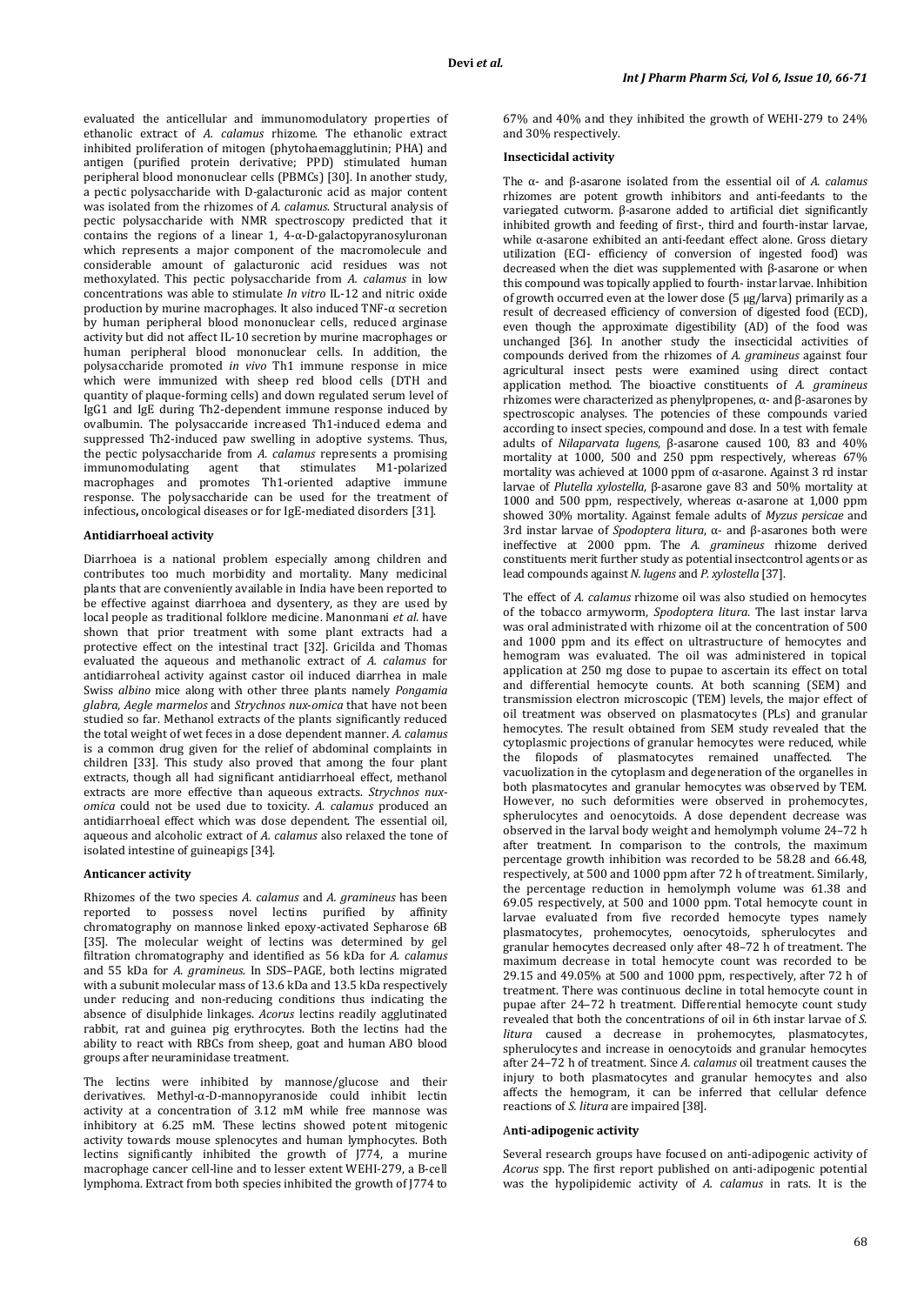saponins that are present in the ethanol extract of *A. calamus* which was found to possess hypolipidemic activity. Even water extract of *A. calamus,* if used in high concentration, has been reported to show the hypolipidemic activity [39]. Another study found that ethanol extract devoid of β-asarone enhances differentiation in mouse adipocytes in a way similar to rosiglitazone [40]. Adepocyte differentiation is measured as a function of triglyceroids and protein expression of the glucose transporter in adepocytes. Thus, properties of *A. calamus* have increased their prospects to be used in the treatment of type 2 diabetes. Very interestingly, recent study has reported inhibitory effect of β-asarone, a component of essential oil of *A. calamus* on inhibition of adipogenesis in 3T3-L1 cells. The mechanism of action of inhibitory action of β-asarone suggests that β-asarone suppresses the expression of adipogenic transcription factors. Earlier study by Lee *et al.* have reported that asarone from *A. calamus* has the potential to inhibit adipogenesis and stimulates lipolysis in 3T3-L1 adipocytes. Asarone reduces intracellular triglyceride levels and stimulate the phosphorylation of hormone sensitive lipase which triggers lipolysis in adipocytes [41].

### **Antidiabetic activities**

The radix of *A. calamus* is widely used in the therapy of diabetes in traditional folk medicine of America and Indonesia. Si *et al*. reported the insulin releasing and alpha-glucosidase inhibitory activity of *A. calamus* extract *In vitro* using HTT-T15 cell line and *in vivo* in fasted and glucose/amylum challenged normal mice. *A. calamus* improves postprandial hyperglycemia and cardiovascular complications [42]. The hypoglycemic effects of *A. calamus* extract could be via mechanisms of insulin releasing and alpha-glucosidase inhibition. Wu *et al*. have studied the insulin sensitizing activity of ethyl acetate fraction of *A. calamus in vitro* and *in vivo.* Owing to the ability of insulin sensitizing, ACE has the potential to be useful for the treatment of diabetes and cardiovascular complications without body weight gain [43]. An antidiabetic study reported that oral administration of methanolic extract of *A. calamus* showed a significant restoration of the levels of blood glucose in streptozotocin induced diabetic rats. After 21 days of extract treatment to the streptozotocin induced diabetic rats the biological parameters like blood glucose, LDL and HDL cholesterol, glucose 6 phosphatase, fructose 1,6 bis phosphatase, levels and hepatic marker enzymes were decreased whereas plasma insulin, tissue glycogen and glucose 6 phosphate dehydrogenase levels were increased significantly when compared with diabetic control. Their study concludes the antihyperglycemic activity of *A. calamus* in streptozotocin induced diabetic rats [44].

## P**rotective effect**

Free radicals and other reactive species are considered to be an important causative factor in the development of neurodegenerative diseases. The roots and rhizomes of *A. calamus* have been used in the ancient systems of medicine for the treatment of various neurological disorders. Cho *et al.* have evaluated neuroprotective actions and action mechanisms of the isolated asarone as well as αand the β-asarones obtained commercially [45]. Asarones mainly serve as NMDA receptor-channel blocker [3H] MK-801 and inhibits the specific bindings in a concentration-dependent fashion. However, the  $\alpha$ -asarone is a more potent inhibitor of [3H] MK-801 bindings which is consistent with its more potent neuroprotective action than the β-asarone or the isolated asarone. Their study concludes that the asarone exhibits neuroprotective action against the NMDA- or Glu-induced excitotoxicity through the blockade of NMDA receptor function. Shukla *et al*. have reported the neuroprotective potential of ethanol: water (1:1) extract of rhizomes of *A. calamus* in middle cerebral artery occlusion (MCAO)-induced ischaemia in rats [46]. With application of *A. calamus* rhizome extract, a significant improvement in neurobehavioural performance such as Rota-Rod performance and grid walking as compared to the MCAO group was noted. Thus *A. calamus* rhizome extract displayed neuroprotective effects in the rat model of ischaemia.

### **Neuroprotective activities**

Prasad *et al*. have undertaken a study to investigate the protective effects of *A. calamus* on nickel chloride (NiCl2)-induced renal oxidative stress, toxicity and cell proliferation response in male Wistar rats. Nickel is a major environmental pollutant known for its clastogenic, toxic and carcinogenic potential. The study has demonstrated the role of oxidative stress and its relation to renal disfunctioning suggesting a protective effect of *A. calamus* on NiCl2 induced nephrotoxicity in a rat experimental model [47]. Rhizomes also have protective roles against acrylamide induced neurotoxicity in rats [48].

The search for new drugs from plants for the treatment of Alzheimer's disease has been documented in several recently published reports. In this perspective, *A. calamus* owing to its medicinal properties has been evaluated for its anti-Alzheimer's potential. The first report of anti-Alzheimer's potential of the βasarone from *A. tatarinowii* has been published [49]. The β-asarone has capability of suppressing neuronal apoptosis in the beta-amyloid hippocampus injection rats. The mechanism elucidated indicates that β**-**asarone attenuate Abeta (1-42 amino acid peptide)-induced neuronal apoptosis in hippocampus by reversal down-regulation of Bcl-2, Bcl-w, caspase-3 activation and c-Jun N-terminal kinase (JNK) phosphorylation.

#### O**ther useful bioactivities**

Scientific literature shows tremendous bioactive potential of *A. calamus*. The pharmacological and ecological significance of *A. calamus* whole plant and its major chemical constituents such as αand β-asarone as well as essential oil is rapidly increasing owing to their unlimited bioactive potential. In recent years several research groups have undertaken studies to evaluate plant's wide spectrum bioactive potential as wound healing, mitogenic, insecticidal, anthelmintic, allelopathic, antiepileptic, antispasmodic and inhibitor of acetylcholinesterase. All these studies encourage newer possible therapeutic applications of *A. calamus* extract in concerned diseases. Jain *et al*. has suggested wound-healing activity of ethanolic extracts of *A. calamus* leaves. Treatment of ethanolic extract has been found to be promising for healing of wound induced by an excision- and incision-based wound model in both male and female rats [50].

Phenylpropenes (*Z*)- and (*E*)-asarones found in *A. gramineus* rhizome has been reported to show insecticidal activities against stored product pests like *Sitophilus oryzae, Callosobruchus chinensis* and *Lasioderma serricorne* [51]. Two research groups have reported allelopathic effect of *A. tatarinowii* and *A. calamus* plants on algae and water-bloom forming algal species. The root system of *A. tatarinowii* was reported to excrete some chemical substances which arrest the algal growth. These substances tend to destroy some chlorophyll-A molecules and seem to act as inhibitor of photosynthesis in algae. However, effects of root derived substances on algae are concentration dependent and more interestingly at their low concentration they promote algal growth and inhibit the growth at a concentration near a definite threshold value [52]. Hu *et al.* report described the allelopathic effects of *A. calamus* water extracts on the growth of two water bloom-forming algal species, *Microcystis aeruginosa* and *Chlorella pyrenoidosa* [53].

Shah and Gilani provides pharmacologic basis to the medicinal use of *A. calamus* in cardiovascular disorders. Blood pressure-lowering and vascular modulator effects of *A. calamus* extract are mediated through multiple pathways [54]. *A. tatarinowii* has been reported to show 'Kaiqiao' effect in rats have beneficial effects on ultrastructure and permeability of blood-brain barrier [55]. Besides the Kaiqiao effect, *A*. *tatarinowii* has been reported to possess antiepileptic effect. The rhizome extract and volatile oil of *A. tatarinowii* display anticonvulsive effects in pentylenetetrazol (PTZ) kindling models. In addition, both extracts prevents convulsion-related GABAergic neuron damage in the brain in the prolonged PTZ kindling model.

A study conducted by Mukherjee *et al.* has revealed the acetyl cholinesterase (AChE) inhibitory potential of *A. calamus* essential oil and its constituent, β-asarone [56]. Antispasmodic effect of *A. calamus* has also been reported [57]. It has been suggested that the plant extracts contains chemical constituents which are responsible for calcium channel blockade and result in spasmolytic activity. Although *A. calamus* has widespread use in the traditional system of medicine for gastrointestinal disorders such as colic pain and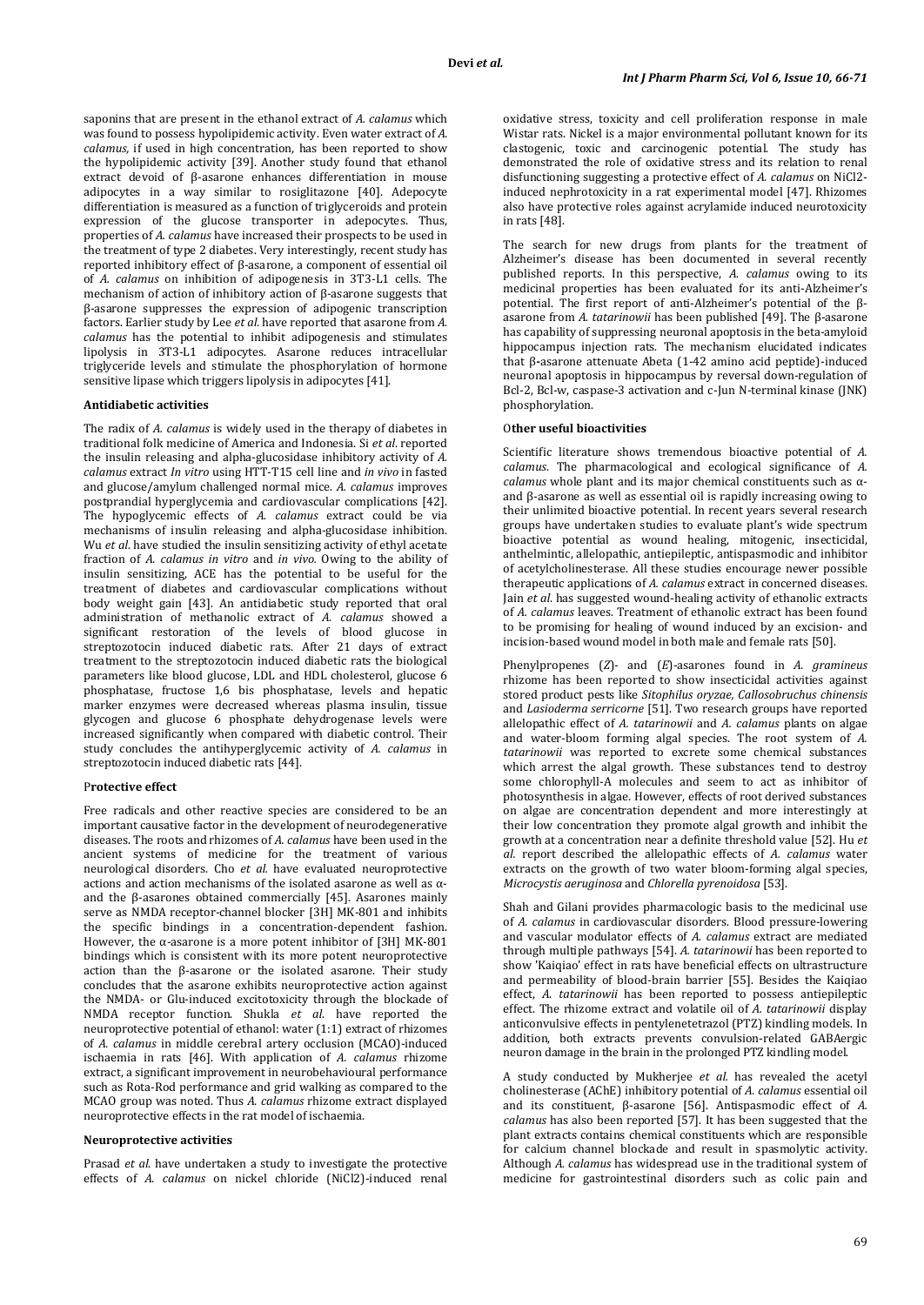diarrhoea, this study has validated its traditional use in gastrointestinal disorders with strong mechanistic base. The spasmolytic effects of crude extracts, ethyl acetate and n-hexane fractions were studied in the isolated rabbit jejunum preparation. However, n-hexane fraction has potent spsamolytic effects. In recent times usefulness of *A. calamus* extract has been tested to develop environment friendly control measures. The study of Ghosh *et al* has highlighted the efficacy of *A. calamus* extract against cattle tick *Rhipicephalus microplus.* They tested large number of extracts prepared with ethanol, hydroethanol and hot water aganst the cattle tick. More importantly, these extract are safe and did not show any reaction in animals treated even with 50% of the concentration[58].

### **CONCLUSION**

In the present article we have discussed the chemical composition and bioactivities of comparatively less studied plants belong to Acoraceae. Several recently published reports have highlighted tremendous bioactive potential of *Acorus* sps plants and their products particularly alpha and beta-asarones. The genus *Acorus* comprises 40 species however only few species such as *Acorus calamus* (Linn.), *Acorus christophii, Acorus tatarinowii* (Schott.) and *Acorus gramineus* (Solandin Ait.) have been sufficiently investigated for their chemical composition and bioactivities. Pharmacological and medicinal significance of the Acoraceae is constantly increasing due to many promising bioactivities such as, anti-inflammatory/ immunosuppressive, anti-adipogenic, antimicrobial, fungicidal, insulin sensitizing/antidiabetic, neuroprotective activities. Most strikingly, beta-asarone from *A. Tatarinowii* has anti-Alzheimer's potential. Besides *Acorus* spp possess many other promising biological activities. However, recent studies supports the different pharmacological activities of *Acorus* species it remains incomplete unless significant clinical trials are conducted. Therefore these are high time for investigations of chemical composition and bioactivities of the other members of the Acoraceae and also look deeper into the mechanism of action of bioactive constituents. More importantly, a lot of clinical trial experiments should be conducted in future to harness maximum benefit of bioactive potential of *Acorus* species.

## **CONFLICT OF INTERESTS**

Declared None

### **ACKNOWLEDGMENTS**

Corresponding author of this article is grateful to Dr. G. Viswanathan, Chancellor, VIT University, Vellore, Tamil Nadu, India for providing necessary support and facilities.

### **REFERENCES**

- 1. Warrier PK, Nambiar VP, Ramankutty C. Indian Medicinal Plants, vol. 1-5. Orient Longman Ltd., Madras; 1995.
- 2. Gilani AU, Shah AJ, Ahmad M, Shaheen F. Antispasmodic effect of *Acorus calamus* Linn. is mediated through calcium channel blockade. Phytother Res 2006;20:1080-4.
- 3. Chopra RN, Nayar SL, Chopra IC. *Glossary of Indian Medicinal Plants,* Council of Scientific and Industrial Research: New Delhi; 1956. p. 330.
- 4. Namba T. *The encyclopedia of Wakan-Yuku (tranditional Sino Japaanese Medicines*, Hoikusha: Osaka Japan; 1993. p. 606.
- 5. Venskutonis PR, Dagilyte A. Composition of essential oil of sweet flag (*Acorus calamus* L.) leaves at different growing phases. J Essent Oil Res 2003;15:313-8.
- 6. McGaw LJ, Jager AK, Van Staden V. Isolation of β-asarone, an antibacterial and anthelmintic compound, from *Acorus calamus* in South Africa. Afr J Bot 2002;68:31-5.
- 7. Nawamaki K, Kuroyanagi M. Sesquiterpenoids from *Acorus calamus* as germination inhibitors. Phytochem 1996;43:1175– 82.
- 8. Mathur AC, Saxena BP. Induction of sterility in male houseflies by vapors of *Acorus calamus* L. Oil *Naturwissenschaften* 1995;62:576-7.
- 9. Schmidt GH, Streloke M. Effect of *Acorus calamus* (L.) (Araceae) oil and its main compound β-asarone on *Prostephanus*

*truncatus* (Horn) (Coleoptera: Boostrichidae). J Stored Prod Res 1994;30:227-35.

- 10. Bertea CM, Azzolin CM, Bossi S, Doglia G, Maffei ME. Identification of an *Eco RI* restriction site for a rapid and precise determination of beta-asarone-free *Acorus calamus* cytotypes. Phytochem 2005;66:507-14.
- 11. Phongpaichit S, Pujenjob N, Rukachaisirikul V, Ongsakul M. Antimicrobial activities of the crude methanol extract of *Acorus calamus* Linn. J Sci Techno 2005;27:517-23.
- 12. Mungkornasawakul P. Fungicide from *Acorus calamus* Linn, Eugenia caryophyllus Bullock et Harrison and Mammea siamensis Kosterm. and their residues after application: MSc Thesis, Chiang Mai University Chiang Mai; 2000.
- 13. Thirach S, Tragoolpua K, Punjaisee S, Khamwan C, Jatisatiennr C, Ku-nyanone N. Antifungal activity of some medicinal plant extracts against *Candida albicans and* d *Cryptococcus neoforman*. Acta Hort (ISHS) 2003;597:217-21.
- 14. Ghosh M. Antifungal properties of haem peroxidase from *Acorus calamus.* Ann Bot 2006;98:1145-53.
- 15. Lee HS. Fungicidal property of active component derived from *Acorus gramineus* rhizome against phytopathogenic fungi. Bioresour Technol 2007;98:1324-8.
- 16. Vasinausikiene M, Radusiene J, Zitikaite I, Surviliene E. Antibacterial activities of essential oils from aromatic and medicinal plantsagainst growth on phytophathogenic bacteria. Agronomy Rearcc 2006;4:437-40.
- 17. De M, De AK, Banerjee AB. Antimicrobial screening of some Indian spices. Phytother Res 2003;13:616-8.
- 18. Sabitha RA, Satyakala M, Sandya DV, Suryanarayana MU. Evaluation of antibacterial activity from rhizome extract of *Acorus calamus* Linn. J Sci Ind Res 2003;62:529-650.
- 19. Asha Devi S, Deepak G. Antimicrobial activity of *Acorus calamus* (L.) rhizome and leaf extract. Acta Biol Szegediensis 2009;53:45-9.
- 20. Merekar N, Pattan SR, Parjane SK, Nirmal SA, Patel DS, Shitre MR. Synergistic anthelmintic activity of rhizomes of *acorus calamus* and roots of *vitex negundo.* Pharmacologyonline 2011; 3:209-12.
- 21. Asha Devi S, Ganjewala D, Babu S. Anthelmintic activity of rhizome extract of *Acorus calamus* L. in comparison with beta and alpha asaron. Res J Biotechnol 2012;7:112-3.
- 22. Asha Devi S, Ganjewala D. Antioxidant activities of methanolic extracts of sweet-flag (*acorus calamus*) leaves and rhizomes. J Herbs Spices Med Plants 2011;17:1–11.
- 23. Manikandan S, Devi RS. Antioxidant property of alpha-asarone against noise-stress-induced changes in different regions of rat brain. Pharmacol Res 2005;52:467-74.
- 24. Hazra R, Ray K, Guha D. Inhibitory role of Acorus calamus in ferric chloride-induced epileptogenesis in rat. Hum Exp Toxicol 2007;26:947-53.
- 25. Divyasree S, Nair CKK. Protection of DNA and membrane from γ-radiation induced damage by the extract of *Acorus calamus* Linn: an *In vitro* study. Environ Toxicol Pharmacol 2011;29:302-7.
- 26. Prasad L, Khan TH, Jahangir T, Sultana S. *Acorus calamus* extracts and nickel chloride, prevention of oxidative damage and hyperproliferation response in rat kidney. Biol Trace Elem Res 2006;113:77-92.
- 27. Dandiya PC, Cullumbine H. Studies on *Acorus calamus* (III); some pharmacological actions of the volatile oil. J Pharmacol Exp Ther 1959;125:353-9.
- 28. Hyeri K, Tae-Ho H, Seong-Gene L. Anti-inflammatory activity of a water extract of *Acorus calamus* L. leaves on keratinocyte HaCaT cells. J Ethnopharmacol 2009;122:149-56.
- 29. Kumar R, Mohanakrishnan D, Sharma A, Kaushik NK, Kalia K, Sinha AK, *et al*. Reinvestigation of structure-activity relationship of methoxylated chalcones as antimalarials, synthesis and evaluation of 2,4,5-trimethoxy substituted patterns as lead candidates derived from abundantly available natural β-asarone. Eur J Med Chem 2010;45:5292-301.
- 30. Mehrotra S, Mishra KP, Maurya R, Srimal RC, Yadav VS, Pandey R, *et al*. Anticellular and immunosuppressive properties of ethanolic extract of *Acorus calamus* rhizome. Int Immunopharmacol 2003;3:53-61.